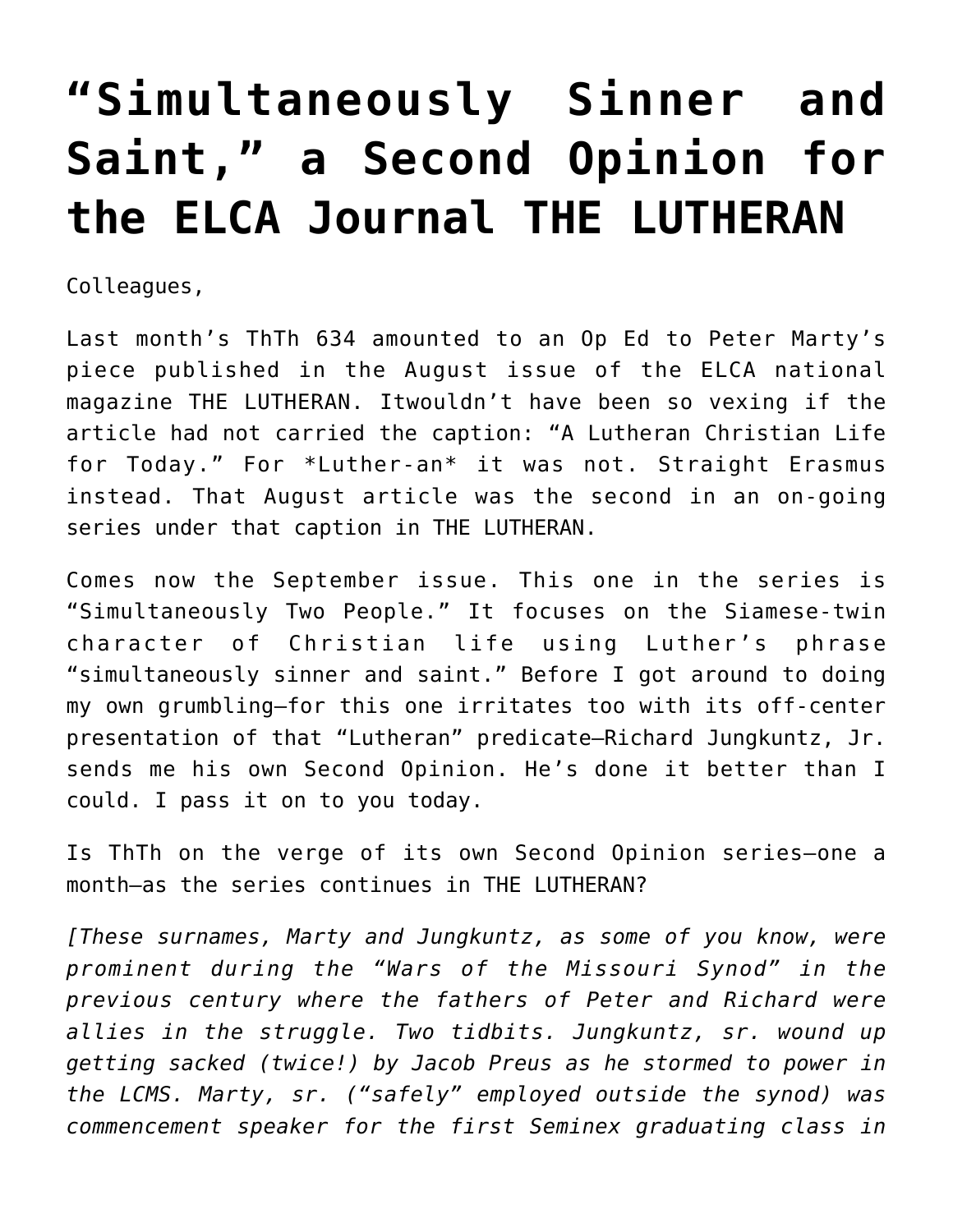## *1974.*

*Both Marty senior and Jungkuntz senior published books on Lutheran theology of baptism during those days, Marty 1962, Jungkuntz 1968. When the Jungkuntz volume went to a second edition, Marty, sr. wrote the foreword. Marty, sr. wrote a book on Luther that was featured in ThTh 296. You can find it at [https://crossings.org/thursday/2004/thur021204.shtml\]](https://crossings.org/thursday/2004/thur021204.shtml)*

Peace and Joy! Ed Schroeder

## **"Where's Luther…?"**

The "action step," if you will, of the column, "Simultaneously Two People"(third in the series of "A Lutheran Christian Way of Life" in THE LUTHERAN),is that we carry around two notes in our pockets — one saying, "You are the apple of my eye;" the other, "I am dust and ashes" — never favoring one pocket over the other ("at our peril"), to remind us that we are completely and at the same time both loving/lousy, saint/sinner, apple/failure, good/bad … "…WHOLLY REDEEMED/wholly sinful…"

I was glad to see the words "wholly redeemed" in that grab-bag of positive and negative attributes, for if not for those words, "(are)…redeemed" [passive participle], one might think that being "loving," a "saint," an "apple in God's eye," and "good" are examples of what we are by nature on the "plus side" as Christians — or so it seemed from the column overall. Fortunately, those words, [are] redeemed, give the lie to that kind of thinking, and provide the true meaning and significance behind Luther's so-called paradoxical Christian identity. That is, they correctly point us in the right direction by placing us on the receiving end of God's action with respect to our being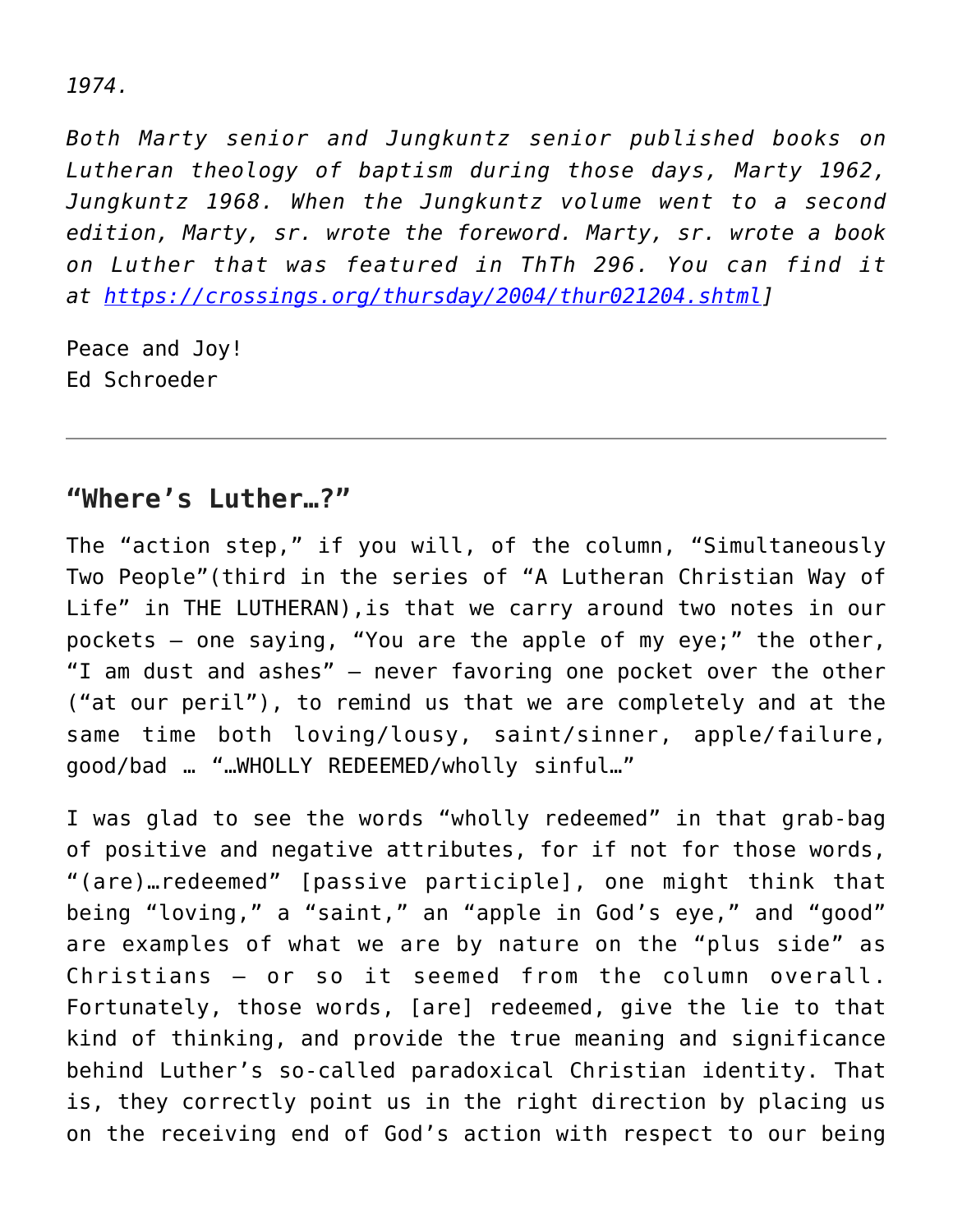"good"; the other positive descriptive adjectives leave the impression that there is something about us that is so, as we are. In that regard, the Christian is no better than (and more often less so) than the non-Christian.

UNfortunately, the column does not tell us, or give us a clue, how it is–why it is — that, as Christians, we ARE redeemed — and therefore "good" in terms of that side of our Christian identity: "wholly saint[s] and wholly sinner[s] at the same time." And, absent the fleshing out of those words, one is left to conclude that Luther's great insight was not that we are sometimes one and sometimes the other, or partly one and partly the other, but that we are, paradoxically and contradictory to logical thinking, one hundred percent each at the same time as a matter of course — and that our great challenge is but to recognize that fact, albeit avoiding smugness and selfdenigration while doing so.

It's true that there is something "Lutheran" in an admonition to avoid either smugness or self-denigration with regard to our status before God, but we are not told why this is so, namely, that "think[ing] that this victory is or ought to be complete [in this lifetime] drives either to despair or to pride, i.e., to DISBELIEVING IN THE GOSPEL AS GOD'S TRUE DESCRIPTION OF HIM. 'Forgive us our trespasses' is the constant prayer of the believer, not the unbeliever" (from commentary on C.F.W. Walther's "Gesetz und Evangelium" in "The Orthodox Teacher and the Word of God," THE CRESSET 25 [March, 1962], p.16, emphasis added).

The "great insight" Luther derived from pondering Romans, then, was not the great paradox that we are both one hundred percent good and one hundred percent bad persons at the same time; that presents an incomplete picture and does not properly distinguish Law and Gospel. Rather, Luther's insight regarding the "at-one-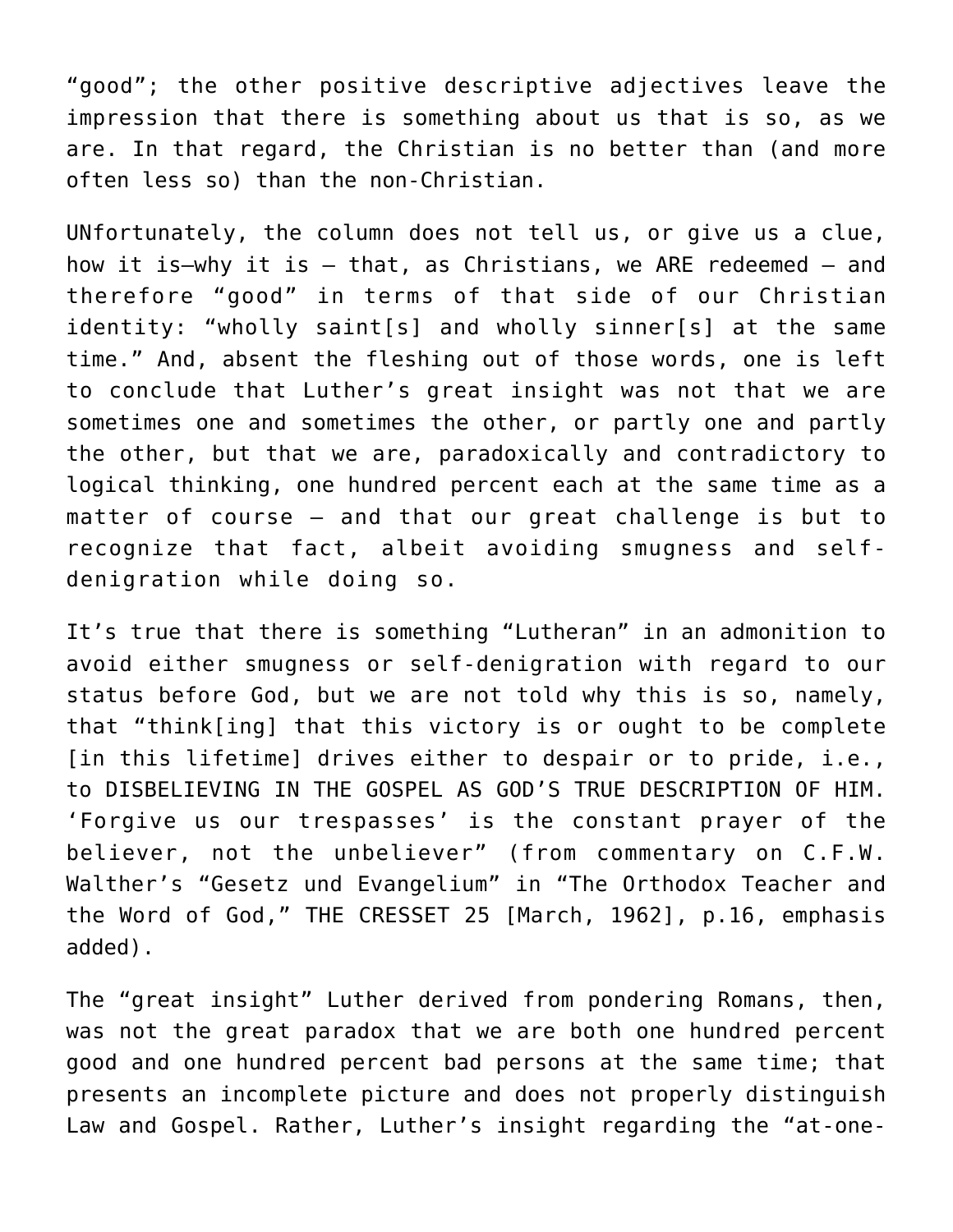ness" of our simultaneous two natures was that, just as a sick man, who (being treated by a doctor) is "both sick and well at the same time… sick in fact, but…well because of the sure promise of the doctor, whom he trusts and who has reckoned him as already cured…," so too, the Christian is "at the same time both a sinner and a righteous man; a sinner in fact, but a righteous man by the sure imputation and promise of God that He will continu to deliver him from sin until He has completely cured him. And thus, he is entirely healthy in hope, but in fact he is still a sinner…" (LW 25,260). Some important Lutheran concepts here: imputation, promise of God, trust, hope.

*[This commentary, from his Lectures on Romans and written between 1515 and 1516, is where the well-known apothegm attributed to Luther, "simul iustus et peccator" (at the same time righteous and a sinner), first occurs — except here Luther has written the reverse: simul peccator et Iustus. It is in his Lectures on Galatians, in 1531, that he writes in the more familiar order, "Sic homo Christianus simul iustus et peccator…" (WA XL(I), 368, 25-26). His other frequently quoted apothegm, "simultaneously saint and sinner," is also from his Lectures on Galatians, except again, as in Romans, it is reversed, "…simul peccator et Sanctus" (WA XL(I), 368, 8-9).]*

Even the very language Luther uses conveys the "grammar" of our paradoxical status: we are actively sinners — sinners "in truth" — while passively righteous/just(ifed). In Latin, the nominative suffix -TOR indicates agency (and is evident in many of our English words: actor, senator, janitor, editor, inspector, director, and so on). Thus, to be a PECCATOR (sinner) is to be someone who sins. To be IUSTUS (righteous), on the other hand, is to be thus only in a passive sense, "the adjectival -TUS suffix (indistinguishable in form from the ending of a passive participle) '[having] the force of provided with.' The righteous man, in other words, is not 'just,' which no man can be, but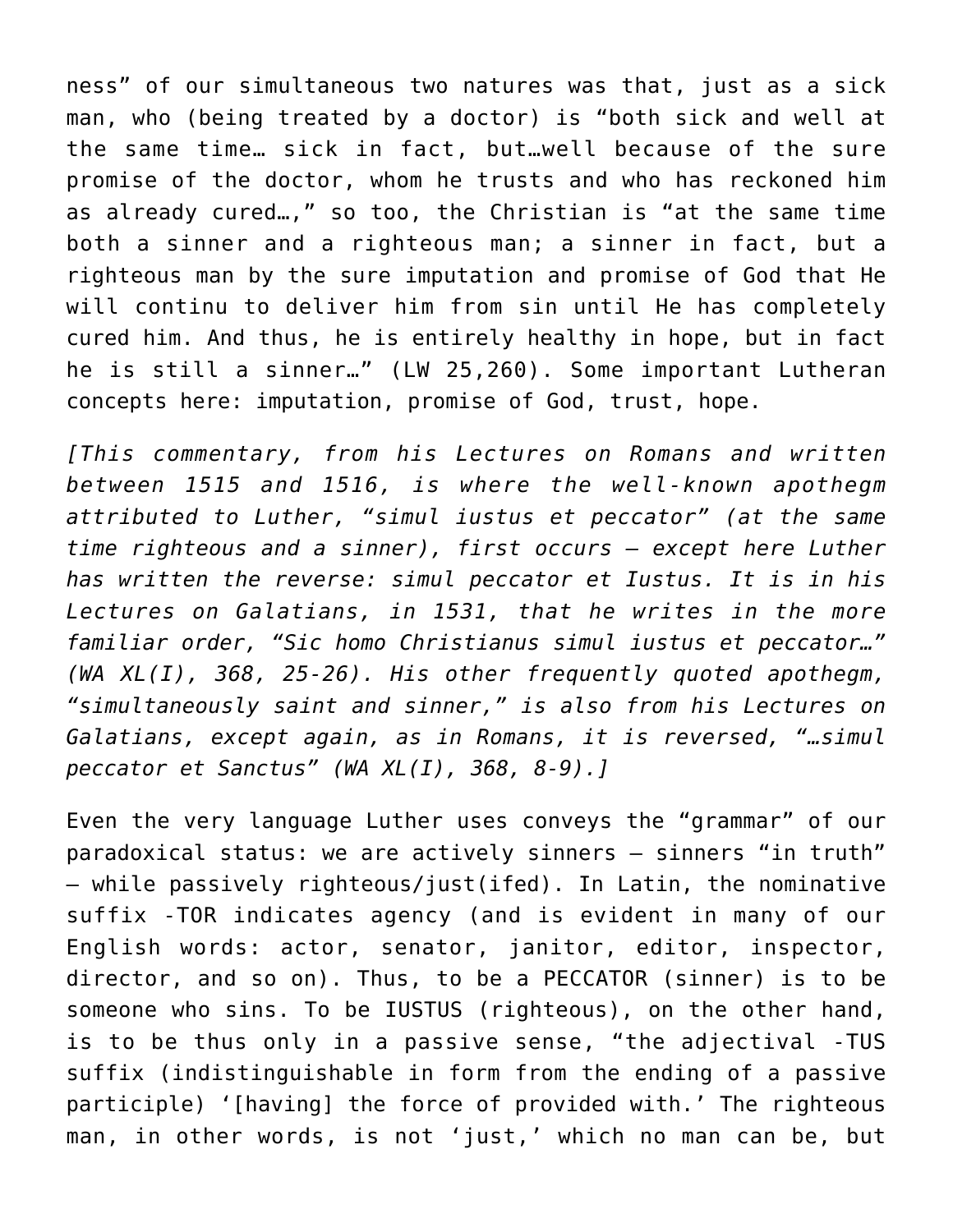'justified,' by God's act, not by his own" (John C. Leeds, RENAISSANCE SYNTAX AND SUBJECTIVITY: IDEOLOGICAL CONTENTS OF LATIN AND THE VERNACULAR IN SCOTTISH PROSE CHRONICLES [Burlington, VT: Ashgate, 2010], 26-27). Brian Cummings, in THE LITERATURE OF THE REFORMATION: GRAMMAR AND GRACE (Oxford University Press, 2002) has an extended treatment of Luther's use of active and passive GRAMMATICAL categories in his theological treatment of activity and passivity.

For Luther, then, we are wholly sinners by nature, actively  $-$  it is our origin — even though no fault of our own — except that it is! We are wholly saints — righteous/just(ified) — passively, by the grace of God: it is a righteousness given ("imputed") by God; not imputed willy-nilly, because God is "a nice guy" (to quote Bob Bertram from another context), but imputed through Christ, into whose death and resurrection we have been baptized and whence comes our being MADE righteous–being a "saint" which is but to be a forgiven sinner. For Lutherans, justification, baptism, forgiveness of sins are all synonyms. In other words, it is through God's acting in Christ, that is ours by faith, and not because of any character trait with which we may be endowed, that we are saints, are righteous — are "good." This passivity, this trusting reception of grace (= faith) as the source of our "goodness" — and not something of our own doing or being — was missing from the article, except for that barest hint with the words "(are) wholly redeemed," where GOD is the agent who says "Yes" to us in Christ; and so, Luther went missing.

Kathryn Kleinhans put it well in an earlier column of THE LUTHERAN: "Our dual identity as saints and sinners reminds us that our righteousness always depends on God's grace, never on our own religious behavior. At the same time, our recognition that sin, while forgiven, remains a powerful force in the world and inourselves gives us a realistic ability to confront cruelty